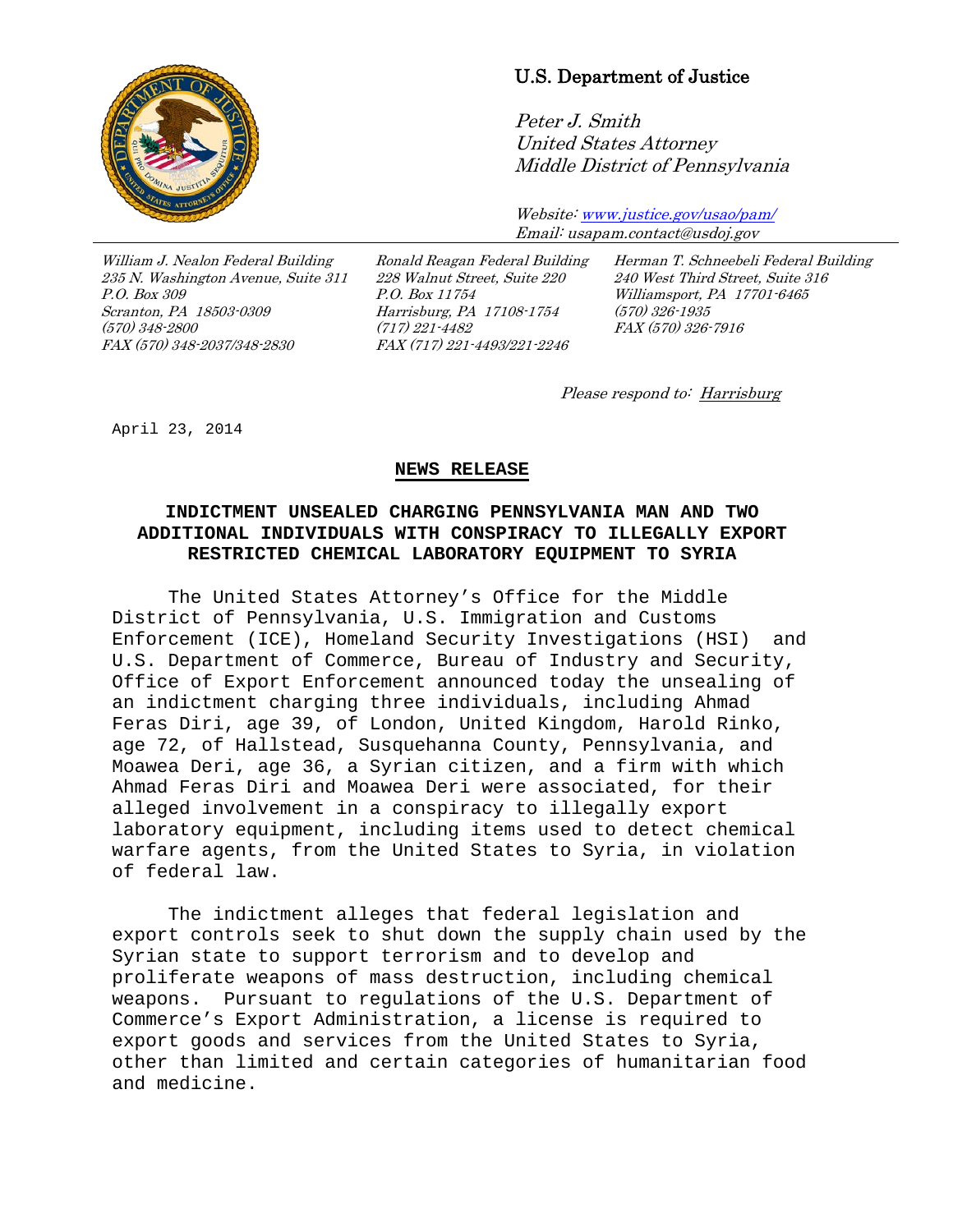According to U.S. Attorney Peter Smith, the indictment, returned by a Scranton grand jury on November 20, 2012, and sealed until today, charges the three individuals and the company with criminal conspiracy, wire fraud, illegal export of goods, money laundering, and false statements.

According to Homeland Security Investigations Philadelphia Special Agent in Charge (SAC) John Kelleghan, Commerce Department Office of Export Enforcement New York Filed Office SAC Sidney Simon, and the United States Attorney's Office, Ahmad Feras Diri was arrested by the Metropolitan Police in London on March 14, 2013, and is facing extradition to the United States in connection with the charges in the Middle District of Pennsylvania. Harold Rinko, of Hallstead, Pennsylvania, previously waived arraignment on the sealed indictment. The government has also filed a plea agreement with Rinko which is subject to the approval of the Court. Rinko, the owner-operator of Global Parts Supply, was allegedly engaged in the export business. Ahmad Feras Diri and Moawea Deri are brothers in the business of purchasing and transferring goods from the United States to Syria through a firm known as d-Deri Contracting & Trading. Moawea Deri, remains at large, and is considered a fugitive.

The indictment alleges that, from 2003 until the date of the indictment, the three men conspired to export items from the United States through third party countries to customers in Syria, without the required U.S. Commerce Department licenses.

According to the indictment, the conspirators prepared false invoices which undervalued and mislabeled the goods being purchased and listed false information as to the identity and geographic location of the purchasers of the goods. The indictment alleges that the items were to be shipped from the United States to Jordan, the United Arab Emirates and the United Kingdom, and thereafter transshipped to Syria.

According to the indictment the items allegedly included: a portable gas scanner used for detection of chemical warfare agents by civil defense, military, police and border control agencies; a handheld instrument for field detection and classification of chemical warfare agents and toxic industrial chemicals; a laboratory source for detection of chemical warfare agents and toxic industrial chemicals in research, public safety and industrial environments, a rubber mask for civil defense against chemicals and gases; a meter used to measure chemicals and their composition; flowmeters for measuring gas streams; a stirrer for mixing and testing liquid

2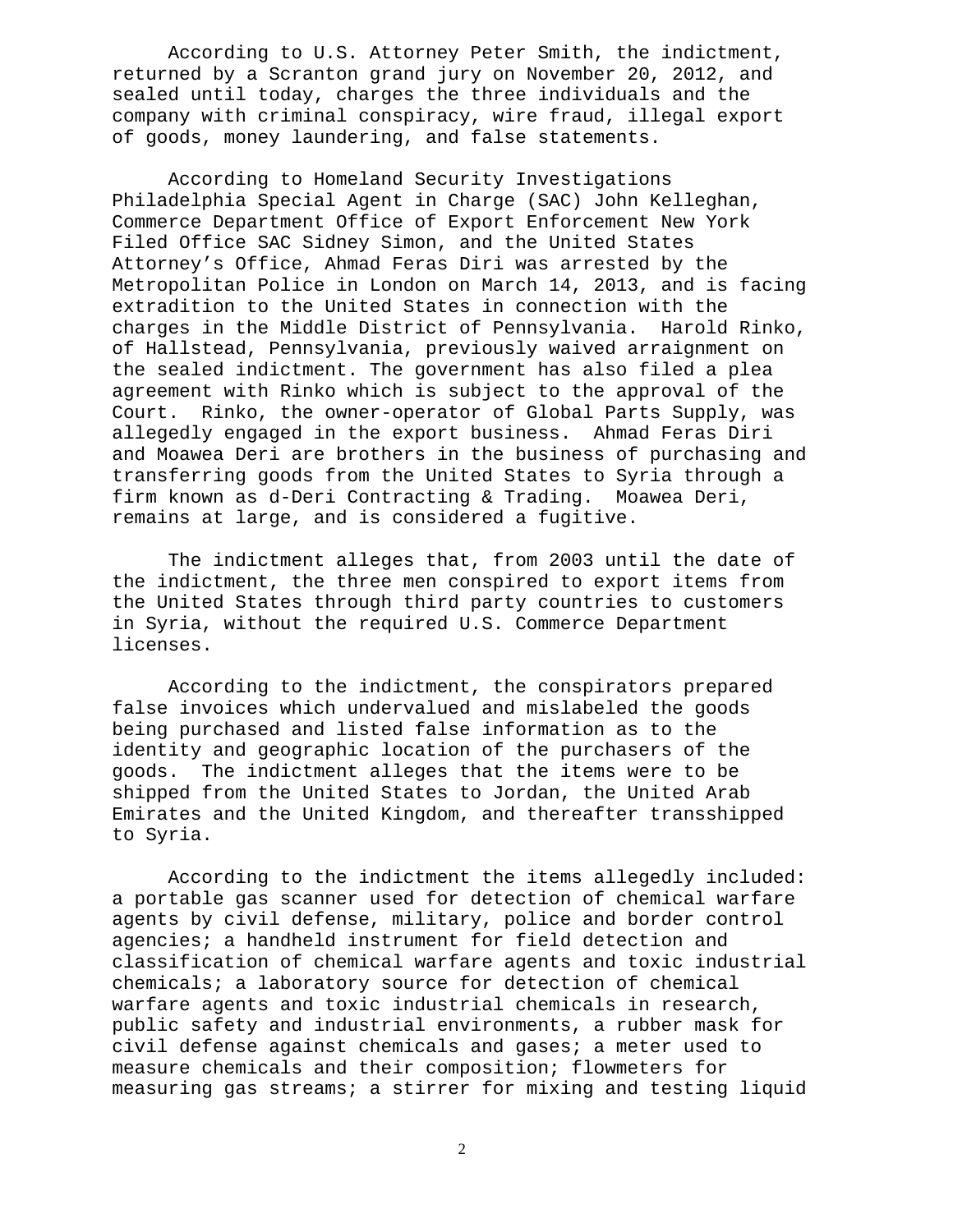chemical compounds; industrial engines for use in oil and gas field operations; and a device used to accurately locate buried pipelines.

The case was investigated by HSI in partnership with the Department of Commerce, Office of Export Enforcement. "HSI will use all resources at its disposal to prevent sensitive and restricted technology from being exported to Syria though the black market," said SAC Kelleghan. "No good comes of illegal exports to Syria during this time of gross misgovernment and civil strife, and HSI will do all in its power as the principal enforcer of export controls to ensure that sensitive technology doesn't fall into the wrong hands in<br>Syria. I applaud our colleagues at the Department of I applaud our colleagues at the Department of Commerce, along with our law enforcement counterparts in the United Kingdom, who helped us make this complex investigation a success."

Special Agent In-Charge Simon cited the close cooperation of Federal law enforcement agencies throughout the case. "I commend our colleagues from HSI and the United Kingdom, and the U.S. Attorney's Office, for their outstanding work with the Commerce Department on this case. Our special agents work tirelessly every day to pursue those who flout our export control laws and attempt to supply anyone with technology that threatens our national security. OEE will seek and arrest violators wherever located, worldwide, and we will continue to leverage our unique authorities as the only federal law enforcement agency exclusively dedicated to enforcing dual-use export violations," he said.

The case is assigned to Assistant U.S. Attorney Todd K. Hinkley and Mariclaire Rourke, Trial Attorney with the Department of Justice, National Security Division, Counterespionage Section.

Indictments are only allegations. All persons charged are presumed to be innocent unless and until found guilty in court.

A sentence following a finding of guilty is imposed by the Judge after consideration of the applicable federal sentencing statutes and the Federal Sentencing Guidelines.

 Under the Federal Sentencing Guidelines, the Judge is also required to consider and weigh a number of factors, including the nature, circumstances and seriousness of the offense; the history and characteristics of the defendant; and the need to punish the defendant, protect the public and provide for the defendant's educational, vocational and